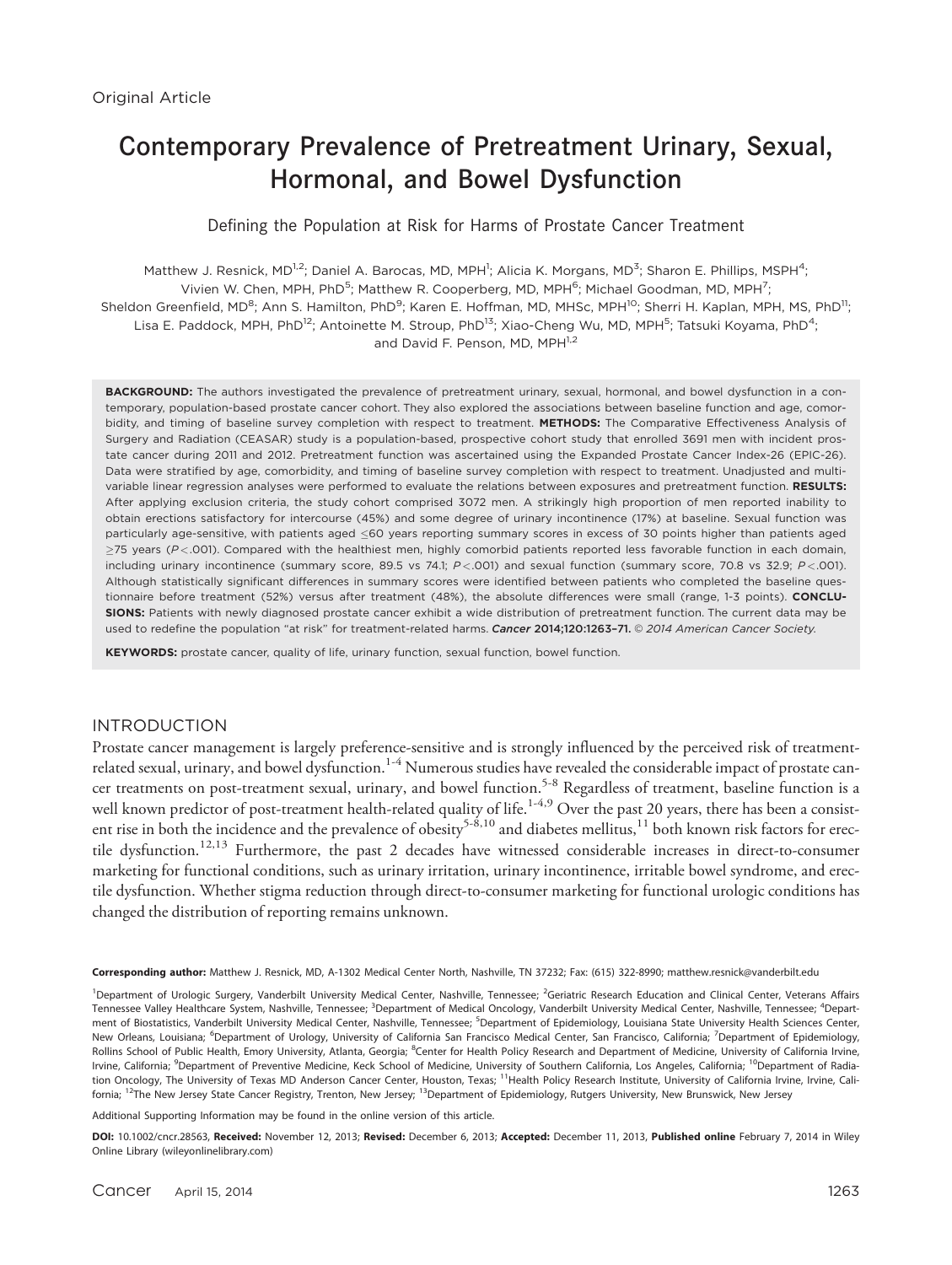Given the critical importance of functional outcomes in the population-level evaluation of the comparative effectiveness and harms of various prostate cancer management strategies, a complete understanding of the baseline distribution of disease-specific function is essential. Furthermore, as we embark on an era of value-based health care, accurate assessment of treatment-related harms requires contemporary assessment of the population prevalence of pretreatment urinary, sexual, hormonal, and bowel dysfunction to most appropriately estimate treatment effects. To this end, the objective of the current study was to report the contemporary prevalence of urinary, sexual, hormonal, and bowel dysfunction, defined as the proportion of patients in a population suffering from disease-specific dysfunction. In addition, we sought to evaluate the relations between age, comorbidity, and pretreatment function reporting among participants in the Comparative Effectiveness Analysis of Surgery and Radiation (CEASAR) study. Finally, we aimed to ascertain the effect of timing of baseline survey completion on baseline function reporting.

## MATERIALS AND METHODS

CEASAR is a population-based, hybrid, prospective cohort study designed to compare the effectiveness and harms of management strategies for localized prostate cancer (clinicaltrials.gov identifier NCT01326286), enrolling men aged <80 years with clinically localized (less than clinical T3aN0M0) adenocarcinoma of the prostate and a prostate-specific antigen level <50 ng/mL. Using a rapid case ascertainment system, the study identified all eligible men who were diagnosed with prostate cancer from 5 registries in the National Cancer Institute Surveillance, Epidemiology, and End Results Program: Atlanta/Rural Georgia, Los Angeles, Louisiana, New Jersey, and Utah. To enhance the complement of men receiving novel therapies, men were recruited from Cancer of the Prostate Strategic Urologic Research Endeavor (CaPSURE), an observational prostate cancer registry.<sup>14</sup> Details surrounding the rationale, objectives, and methods of CEASAR have been reported previously.<sup>15</sup> Institutional review board approval was obtained at all participating sites as well as at the Vanderbilt University coordinating site.

Participants completed a baseline survey comprising multiple scales, including the Expanded Prostate Cancer Index-26 (EPIC-26), a reliable and valid instrument that was developed to measure prostate cancer-specific function.16,17 The EPIC-26 measures function and bother in 5 domains: urinary incontinence, urinary irritation/ obstruction, sexual function, bowel function, and hormonal function/vitality. Each domain comprises 4 to 7 items scaled to 100, with the domain summary score representing the average of scores on all items in the domain. Given the uniform scaling, effect sizes in linear regression models represent the point difference between groups.

The baseline survey asked patients to document whether they had initiated treatment for prostate cancer at the time of the survey completion and, if so, patients were to recall their pretreatment function. Six months after completing the baseline survey, patients were asked to complete a second survey that measured the EPIC-26 and numerous other scales, including the Total Illness Burden Index-Prostate Cancer (TIBI-CaP), a self-reported comorbidity scale that has been validated in men with prostate cancer.<sup>18</sup> TIBI-CaP scores were categorized as previously reported (score categories:  $0-2$ ,  $3-5$ ,  $6-8$ , and  $9+$ ), with higher scores representing a greater burden of comorbid illness.  $^{18}$ 

The current study was limited to eligible participants who responded to the baseline survey within 180 days of diagnosis and responded to the 6-month survey. Responses to individual items were summarized as binary measures to facilitate clinical interpretation. Data were stratified based on timing of response to the baseline survey (before or after self-reported initiation of prostate cancer treatment) to evaluate for the presence of bias in reporting bias in reporting pre-treatment function. In addition, data were stratified by age group (ages  ${\leq}60$ years, 61-65 years, 66-70 years, 71-75 years, and  $\geq$ 76 years) and comorbidity. Between-group comparison of baseline function were performed using the Pearson chisquare test, the Wilcoxon rank-sum test, the 2-sample  $t$ test, and the Kruskal-Wallis test. The choice of statistical test was based on data distribution. Multivariable linear regression analysis was performed, adjusting for age, race, and time from diagnosis to baseline survey completion, to identify the effect of differential timing of baseline survey completion on domain summary scores. In addition, given the colinearity of age and comorbidity, multivariable linear regression was used to determine the effect of comorbidity on baseline function while adjusting for age.

All  $P$  values were 2-sided, and  $P$  values  $<$  .05 were considered statistically significant. The statistical software packages R (version 2.13.0; R Foundation for Statistical Computing, Vienna, Austria) and STATA (version 12.1; StatCorp, College Station, Tex) were used for all statistical analyses.

# RESULTS

From January 2011 to February 2012, 8625 men were invited to participate in CEASAR, and 7343 with incident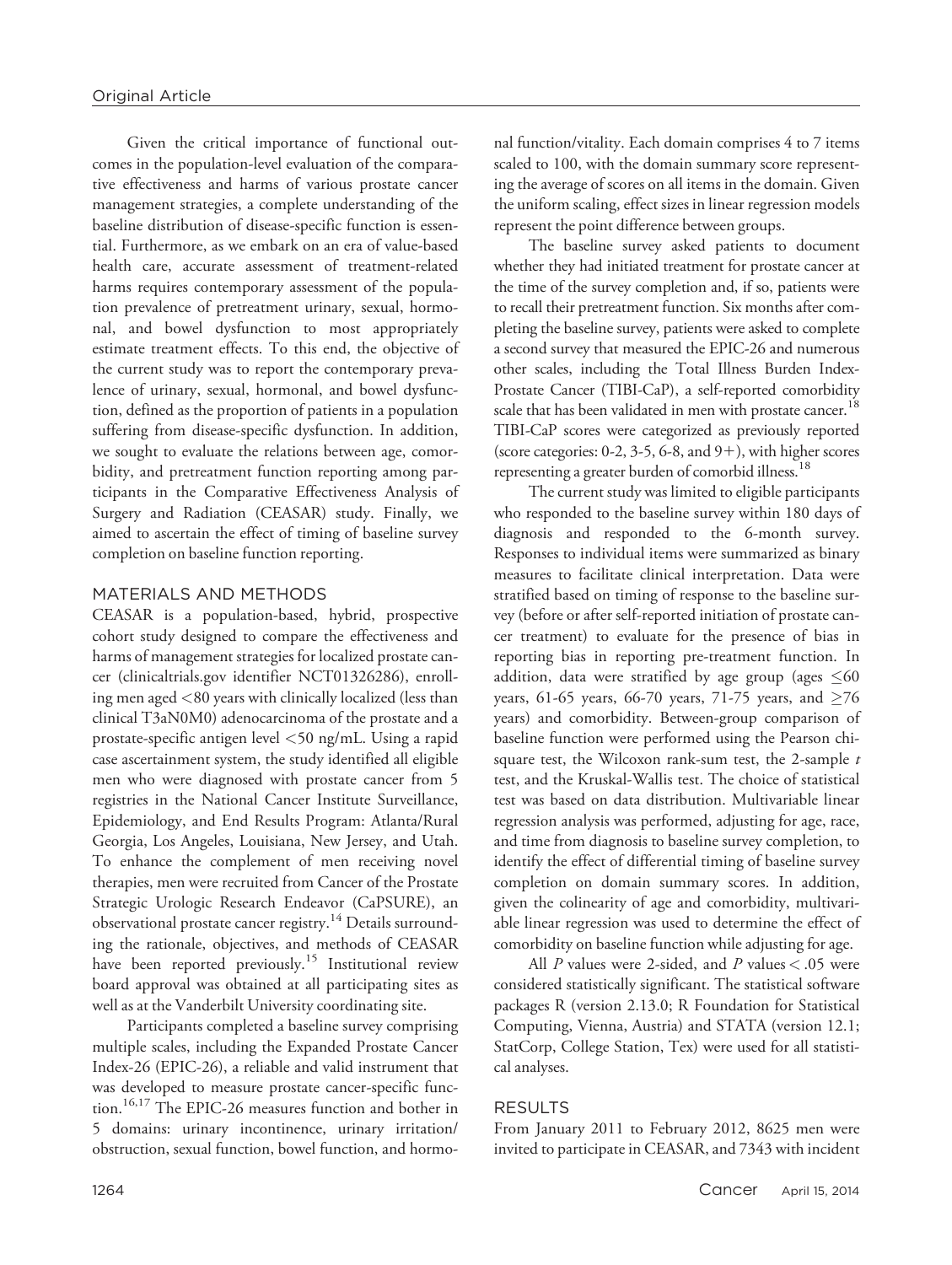prostate cancer were deemed eligible for participation. Of these, 3691 men (50%) completed a baseline survey, comprising 3429 men enrolled from the Surveillance, Epidemiology, and End Results sites and 262 men enrolled from CaPSURE. Our final study cohort consisted of 3072 men (83%) who completed the baseline survey within 180 days of diagnosis and also completed the 6-month follow-up survey. Complete demographic data are presented in Table 1.

#### Timing of Baseline Survey Completion

Of the 3072 men included in the current analysis, 1451 (48%) had initiated prostate cancer treatment at the time of the baseline survey. We observed a racial difference in the proportion of men that had initiated treatment before completing the baseline survey (48% of Caucasian men vs 40% of African American men;  $P = .009$ ). Not surprisingly, the interval between diagnosis and baseline survey completion was shorter in the subgroup that had not initiated treatment. Complete data stratified by timing of the baseline survey are presented in Table 1.

Baseline summary scores stratified by treatment initiation are presented in Table 2. Despite statistically significant differences in each of the domain summary scores between patients who had and who had not initiated treatment, the absolute differences in scores were small (range, 1-3 points) relative to the overall standard deviation of each summary score (range, 12.2-31.2 points). Multivariable linear regression analysis was performed to evaluate the independent effect of recall on domain summary scores, adjusting for age, race, and time from diagnosis. Again, the absolute between-group differences remained small (range, 1.0-3.7 points).

The proportion of men reporting pretreatment inability to achieve erection sufficient for intercourse in treated and untreated patients was 47% and 43%,

TABLE 1. Baseline Characteristics of the Study Cohort Stratified by the Initiation of Treatment at Baseline Survey

|                                                           | <b>Overall Study Sample</b> |                                 | Initiated Treatment at Time of Baseline Survey:<br>Percentage of Patients (No.) |                 |                 |                |
|-----------------------------------------------------------|-----------------------------|---------------------------------|---------------------------------------------------------------------------------|-----------------|-----------------|----------------|
| Characteristic                                            | Total No.                   | Percentage of<br>Patients (No.) | Total No.                                                                       | No              | Yes             | $\overline{P}$ |
| Age: Median [IQR], y                                      | 3063                        | 65 [59-70]                      | 3037                                                                            | 65 [59-70]      | 65 [59-70]      | .229           |
| TIBI-CaP: Median score [IQR]                              | 3072                        | $3 [2-5]$                       | 3046                                                                            | $3 [2-5]$       | $3 [2-5]$       | .366           |
| Time from enrollment to baseline survey: Mean $\pm$ SD, d | 2750                        | $70.8 \pm 47.6$                 | 2727                                                                            | $60.6 \pm 46.7$ | $80.1 \pm 46.1$ | < .001         |
| Race                                                      | 3050                        |                                 | 3024                                                                            |                 |                 |                |
| White/Caucasian                                           |                             | 75 (2273)                       |                                                                                 | 73 (1164)       | 76 (1093)       | .009           |
| Black/African American                                    |                             | 14 (431)                        |                                                                                 | 16 (255)        | 12 (172)        |                |
| Latino/Hispanic                                           |                             | 7 (222)                         |                                                                                 | 7(110)          | 8 (108)         |                |
| Other                                                     |                             | 4 (124)                         |                                                                                 | 4(57)           | 5(65)           |                |
| Annual income                                             | 2866                        |                                 | 2902                                                                            |                 |                 | .429           |
| $<$ \$30,000                                              |                             | 23 (649)                        |                                                                                 | 21 (291)        | 23 (350)        |                |
| \$30,001 to \$50,000                                      |                             | 20 (575)                        |                                                                                 | 20 (276)        | 20 (308)        |                |
| \$50,001 to \$100,000                                     |                             | 31 (879)                        |                                                                                 | 31 (433)        | 30 (457)        |                |
| $>$ \$100,000                                             |                             | 27 (763)                        |                                                                                 | 28 (390)        | 26 (397)        |                |
| Education                                                 | 3050                        |                                 | 3025                                                                            |                 |                 | .555           |
| Some high school or less                                  |                             | 10 (320)                        |                                                                                 | 10 (155)        | 11 (157)        |                |
| High school graduate                                      |                             | 21 (646)                        |                                                                                 | 22 (353)        | 20 (288)        |                |
| Some college                                              |                             | 22 (681)                        |                                                                                 | 22 (353)        | 22 (323)        |                |
| College graduate                                          |                             | 23 (692)                        |                                                                                 | 22 (354)        | 23 (334)        |                |
| Graduate or professional school                           |                             | 23 (711)                        |                                                                                 | 23 (370)        | 23% (338)       |                |
| Insurance                                                 | 3072                        |                                 | 2977                                                                            |                 |                 | .355           |
| Private or HMO                                            |                             | 44 (1356)                       |                                                                                 | 45 (710)        | 44 (636)        |                |
| Medicare                                                  |                             | 40 (1221)                       |                                                                                 | 38 (606)        | 41 (601)        |                |
| Medicaid                                                  |                             | 6 (178)                         |                                                                                 | 6(95)           | 6(82)           |                |
| VA or Military                                            |                             | 7 (204)                         |                                                                                 | 7(116)          | 6(87)           |                |
| No insurance                                              |                             | 1(36)                           |                                                                                 | 1(21)           | 1(15)           |                |
| Unknown                                                   |                             | 0(8)                            |                                                                                 | 0(5)            | 0(3)            |                |
| Employment                                                | 3072                        |                                 | 3046                                                                            |                 |                 | .542           |
| Works full time                                           |                             | 39 (1195)                       |                                                                                 | 38 (605)        | 40 (582)        |                |
| Works part time                                           |                             | 8 (247)                         |                                                                                 | 8 (126)         | 8 (120)         |                |
| Retired                                                   |                             | 48 (1460)                       |                                                                                 | 48 (771)        | 46 (673)        |                |
| Unemployed                                                |                             | 6 (170)                         |                                                                                 | 6 (93)          | 5(76)           |                |

Abbreviations: HMO, health maintenance organization; IQR, interquartile range; SD, standard deviation; TIBI-CaP, Total Illness Burden Index-Prostate Cancer; VA, Veterans Administration.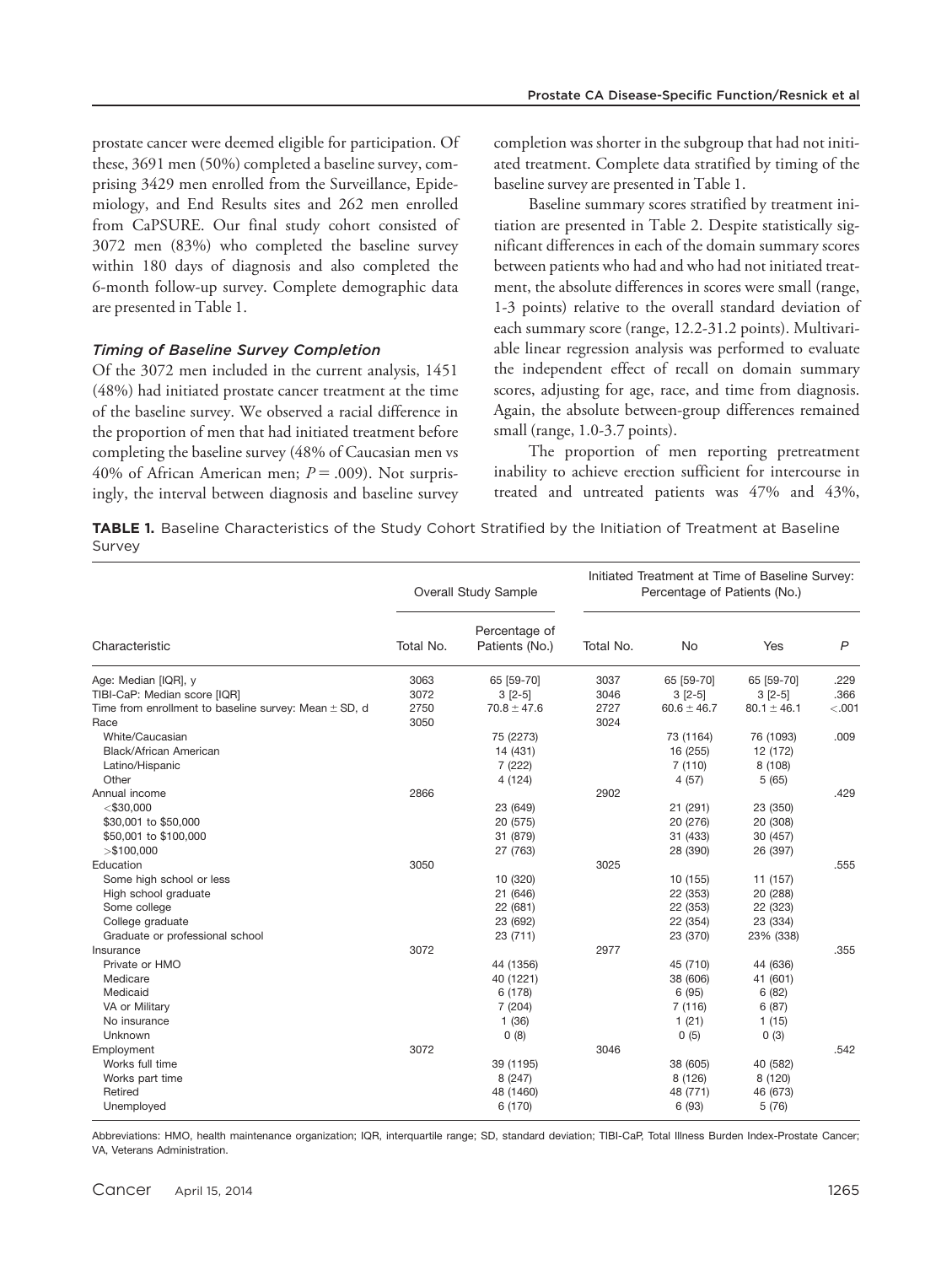| <b>Summary Score</b> | Initiated Treatment: Mean $\pm$ SEM |                 |         | Multivariable Model <sup>a</sup> |                   |  |
|----------------------|-------------------------------------|-----------------|---------|----------------------------------|-------------------|--|
|                      | No                                  | Yes             | Pp      | Coefficient <sup>c</sup>         | 95% CI            |  |
| Sexual function      | $62.5 \pm 0.82$                     | $59.1 \pm 0.89$ | .004    | $-3.7$                           | $-6.1$ to $-1.27$ |  |
| Urinary irritation   | $84.3 \pm 0.42$                     | $81.3 \pm 0.48$ | $-.001$ | $-3.1$                           | $-4.4$ to $-1.7$  |  |
| Urinary incontinence | $88.7 \pm 0.47$                     | $86.6 \pm 0.56$ | .025    | $-1.7$                           | $-3.3$ to $-0.2$  |  |
| Hormonal function    | $89.2 \pm 0.37$                     | $88.0 \pm 0.41$ | .036    | $-1.0$                           | $-2.1$ to 0.2     |  |
| Bowel function       | $94.0 \pm 0.31$                     | $92.9 \pm 0.35$ | .012    | $-1.0$                           | $-1.9$ to $-0.1$  |  |

TABLE 2. Mean Domain Summary Scores Stratified by the Initiation of Treatment at Baseline Survey

Abbreviations: CI, confidence interval; SEM, standard error of the mean.

a Model adjusted for age, race, and time from diagnosis to enrollment.

 $b$ P values were determined using a 2-sample  $t$  test.

<sup>c</sup> No treatment at the time of the baseline survey served as the reference category.

respectively ( $P = .02$ ). Similar findings were observed in the urinary incontinence domain, with 9% and 5% of treated and untreated patients reporting pretreatment severe urinary incontinence, respectively  $(P = .001)$ . Patients who had initiated treatment were more likely to report moderate or severe pretreatment bother secondary to both weak urinary stream (18% vs  $14\%$ ;  $P = .001$ ) and urinary frequency (24% vs 19%;  $P = .001$ ). Patients who had initiated prostate cancer treatment were more likely to report hot flashes at baseline (5% vs 3%;  $P = .001$ ); however, no other statistically significant differences were identified in the hormonal or bowel function domains.

#### Age

Pretreatment disease-specific function was inversely related to age at diagnosis, as demonstrated in Figure 1. Pretreatment sexual function was particularly sensitive to age, with men aged  $\leq$ 60 years reporting mean sexual function summary scores in excess of 30 points higher than participants aged  $\geq$ 75 years. Despite statistically significant correlations between age and urinary incontinence, urinary irritation, and bowel function summary scores, the absolute between-strata differences in summary scores were small (range, 2.7-4.4 points). There were no between-strata differences in the hormonal function domain. We performed sensitivity analyses by fitting domain-specific linear regression models in which age was treated as a continuous variable, and the results were consistent with our principal findings (Supporting Fig. 1 [see online supporting information]).

Responses to individual items mirrored the correlations between age and domain summary scores. There was a significant increase in the proportion of patients reporting erection insufficient for intercourse with age. Specifically, 29% of men aged  $\leq 60$  years reported inability to achieve an erection sufficient for intercourse compared with 71% of men aged >75 years ( $P < 0.001$ ). It is noteworthy that men aged  $\leq\!\!60$  years were more likely to report the use of phosphodiesterase-5 (PDE-5) inhibitors than men aged  $\geq$ 75 years (25% vs 20%;  $P = .016$ ). With respect to hormonal function age appeared to be protective against depressive symptoms, with men aged  $\geq$ 75 years less commonly reporting moderate-to-severe bother secondary to feeling depressed than men aged  $\leq$ 60 years (4% vs 10%;  $P < .001$ ). We identified no other statistically significant, age-dependent differences in the hormonal domain. It is also worth noting that younger men were more likely to report rectal pain, with 5% of men aged  $\leq$ 60 years reporting moderate-to-severe bother secondary to rectal pain compared with 2% of men aged  $\geq$ 75 years  $(P = .002)$ . Responses to selected individual items stratified by age are presented in Supporting Table 1 (see online supporting information).

#### **Comorbidity**

In addition to evaluating the effect of age, we sought to characterize the relationship between comorbidity and pretreatment disease-specific function. The relationship between comorbidity and domain summary scores are displayed in Figure 2. We identified considerable variation in the magnitude of between strata-differences. Whereas a 37.9-point difference in sexual function summary score was identified between patients in the lowest and highest comorbidity strata, only an 11.3-point difference was identified in the bowel function domain. We performed sensitivity analyses by fitting domain-specific linear regression models in which TIBI-CaP was treated as a continuous variable, and the results were consistent with our principal findings (Supporting Fig. 2 [see online supporting information]).

Investigation of individual items revealed significant between-strata differences. Whereas 31% of patients with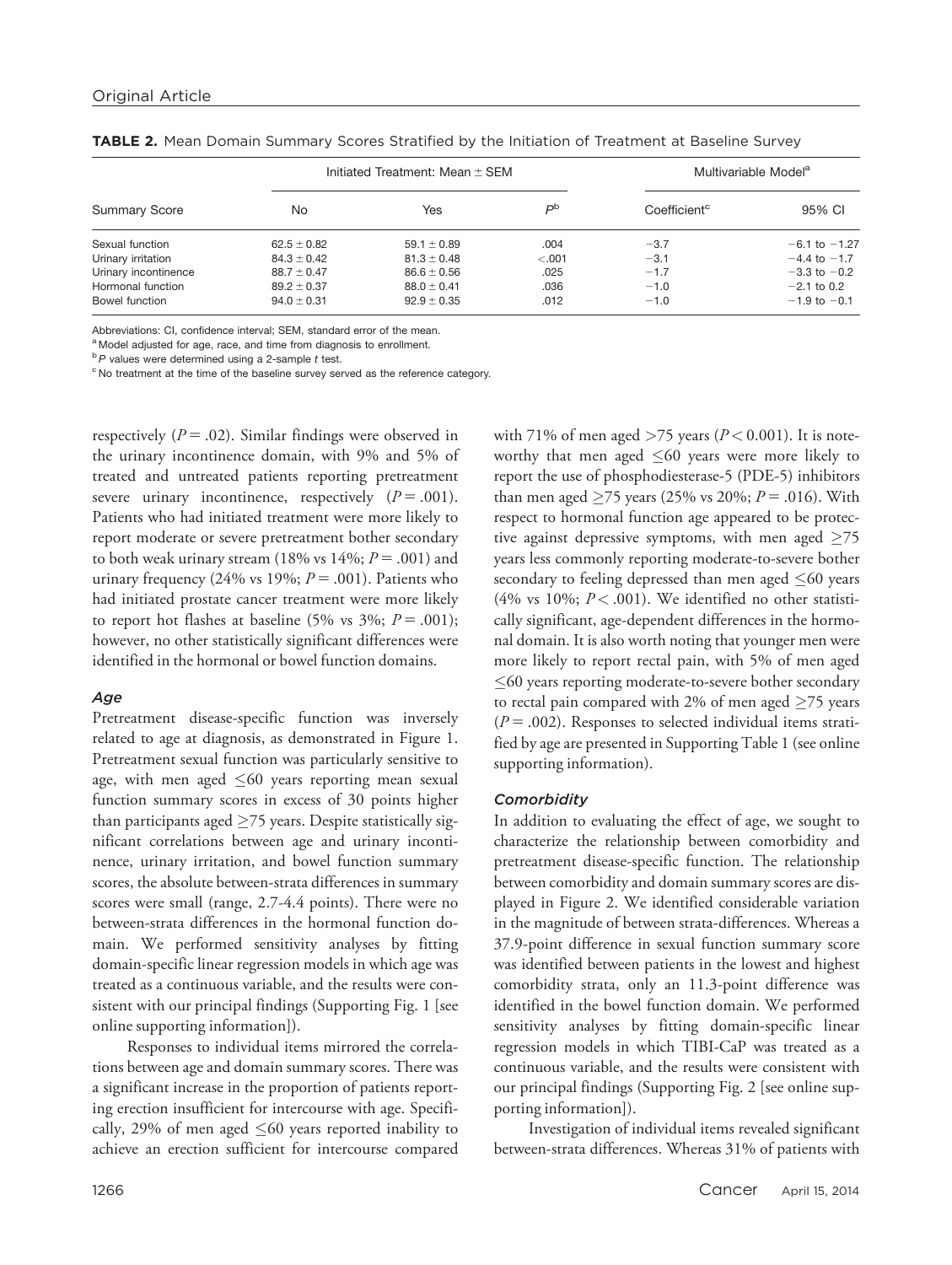

Figure 1. Domain summary scores stratified by age are illustrated for (A) sexual function, (B) urinary irritation, (C) urinary incontinence, (D) hormonal function, and (E) bowel function. Boxes represent the median scores/interquartile range (whiskers,  $\pm$ 1.5\*(IQR)).

TIBI-CaP scores of from 0 to 2 (minimal to no comorbidity) reported erections insufficient for intercourse, 76% of patients with TIBI-CaP scores of  $9+$  (significant comorbidity) reported unsatisfactory pretreatment erectile function ( $P < .001$ ). The risk of sexual bother increased with increasing comorbidity, with 21% of patients who had TIBI-CaP scores from 0 to 2 and 57% of those who had TIBI-CaP scores of  $9+$  reporting moderate-to-severe bother secondary to sexual dysfunction ( $P < .001$ ). The risk of suffering from urinary incontinence was directly related to comorbidity, with 6% of patients who had TIBI-CaP scores from 0 to 2 and 21% of those who had TIBI-CaP scores of  $9+$  reporting frequent dribbling or no urinary control  $(P < .001)$ . Irritative urinary symptoms also were associated with comorbidity, and highly comorbid patients more frequently reported bother secondary to weak stream  $(P < .001)$  and urinary frequency  $(P < .001)$ . Increasing comorbidity was associated with increasing risk of depressive symptoms, with 4% of patients who had TIBI-CaP scores from 0 to 2 reporting moderate or severe bother because of feeling depressed compared with 19% of those who had TIBI-CaP scores of 9+  $(P < .001)$ . Increasing comorbidity was associated with increasing risk of bowel dysfunction. Specifically, 10% of patients in the highest comorbidity stratum suffered from increased frequency of bowel movements compared with 2% of patients who had minimal or no comorbidity ( $P < .001$ ). In addition, 6% of patients who had TIBI-CaP scores of 9+ reported a moderate-tosevere problem because of fecal incontinence compared with 1% of those who had TIBI-CaP scores from 0 to 2  $(P<.001)$ . Comorbidity also was associated with increasing risk of rectal pain (TIBI-CaP scores of  $9+$  vs 0-2, 10% vs 3%, respectively;  $P < .001$ ) and bowel urgency (TIBI-CaP scores of  $9+$  vs 0-2, 11% vs 3%, respectively;  $P < .001$ ). Responses to selected individual items stratified by TIBI-CaP score are presented in Supporting Table 2 (see online supporting information).

Not surprisingly, there was a statistically significant positive correlation between the TIBI-CaP score and age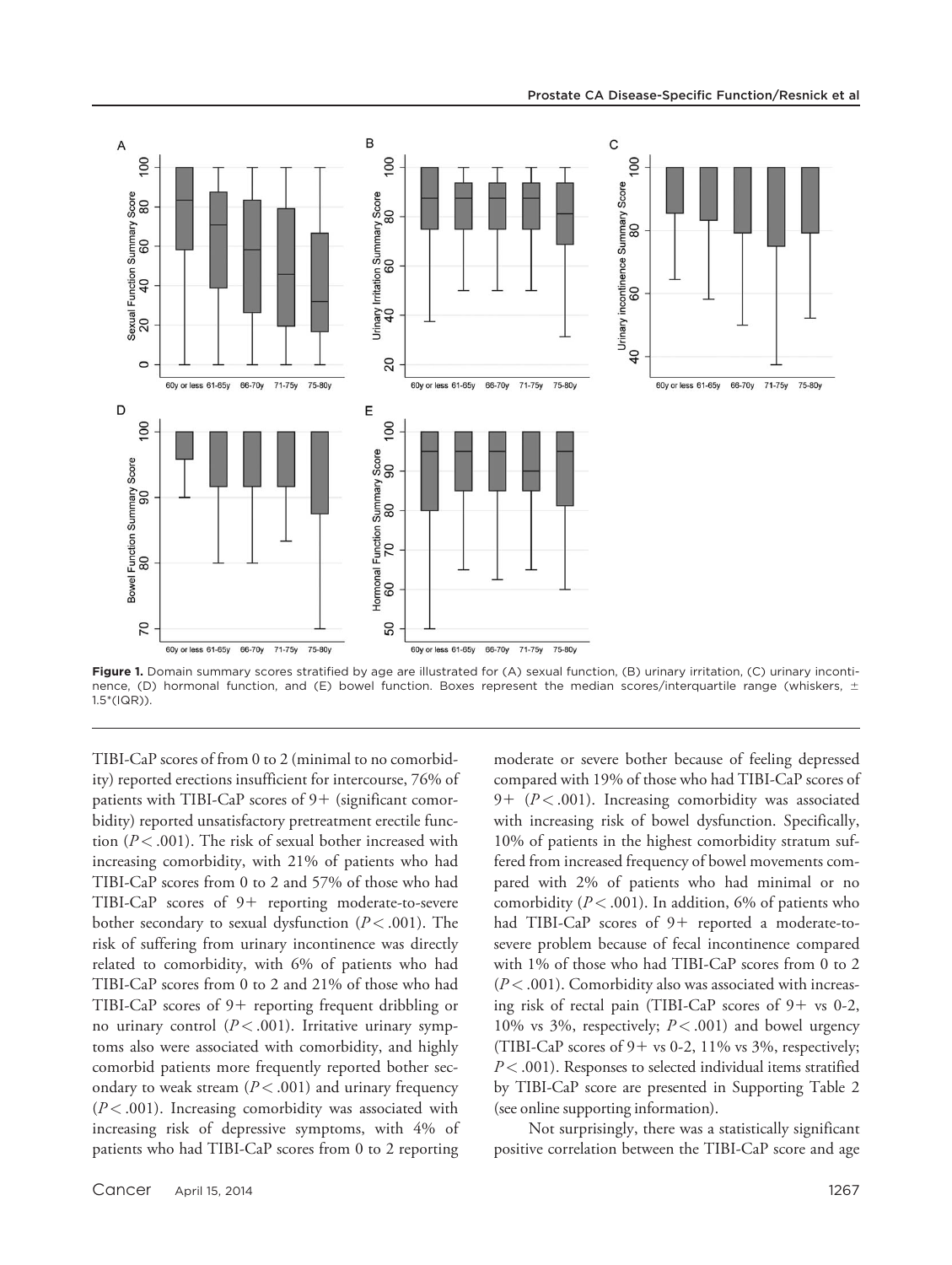

Figure 2. Domain summary scores stratified by the Total Illness Burden Index-Prostate Cancer (TIBI-CaP) scale are illustrated, including summary scores for (A) sexual function, (B) urinary irritation, (C) urinary incontinence, (D) bowel function, and (E) hormonal function. Boxes represent the median scores/interquartile range (whiskers,  $\pm$  1.5\*(IQR)).

(Spearman correlation = 0.30;  $P < .001$ ). Given the colinearity of age and comorbidity, multivariable linear regression analysis was performed to evaluate the main effects of age and TIBI-CaP score on each domain summary score (Table 3). Controlling for age, the TIBI-CaP score was negatively correlated with each domain summary score. Considering the magnitude of the adjusted model coefficients, it is likely that the relations between comorbidity and disease-specific function are clinically significant.

# **DISCUSSION**

This description of the contemporary prevalence of pretreatment urinary, sexual, bowel, and hormonal function from the CEASAR study characterizes the distribution of disease-specific health-related quality of life in a contemporary, population-based cohort. The study revealed a considerable burden of pretreatment urinary and sexual dysfunction among men with newly diagnosed prostate cancer. Accurate assessment of the prevalence of pretreatment urinary, sexual, hormonal, and bowel dysfunction is required to properly estimate the harms attributed to prostate cancer screening and/or treatment. Failure to incorporate contemporary prevalence of pretreatment dysfunction into the population-level evaluation of risk and benefit of prostate cancer screening and/or treatment may result in over-estimation of treatment-related harms and thereby inappropriately tilt the balance of benefits and harms away from prostate cancer screening and/or treatment.

Our analysis revealed several notable findings, most importantly the wide distribution of pretreatment diseasespecific function. Indeed, 45% of men reported erectile function insufficient for intercourse at the time of study enrollment, 7% of patients reported "frequent dribbling or no urinary control," and 17% reported urinary leakage "at least once per day or more." These data underscore the significant burden of pretreatment dysfunction among men with newly diagnosed prostate cancer. In addition, the study revealed a significant, independent association of pretreatment function in multiple domains, age, and burden of comorbid illness.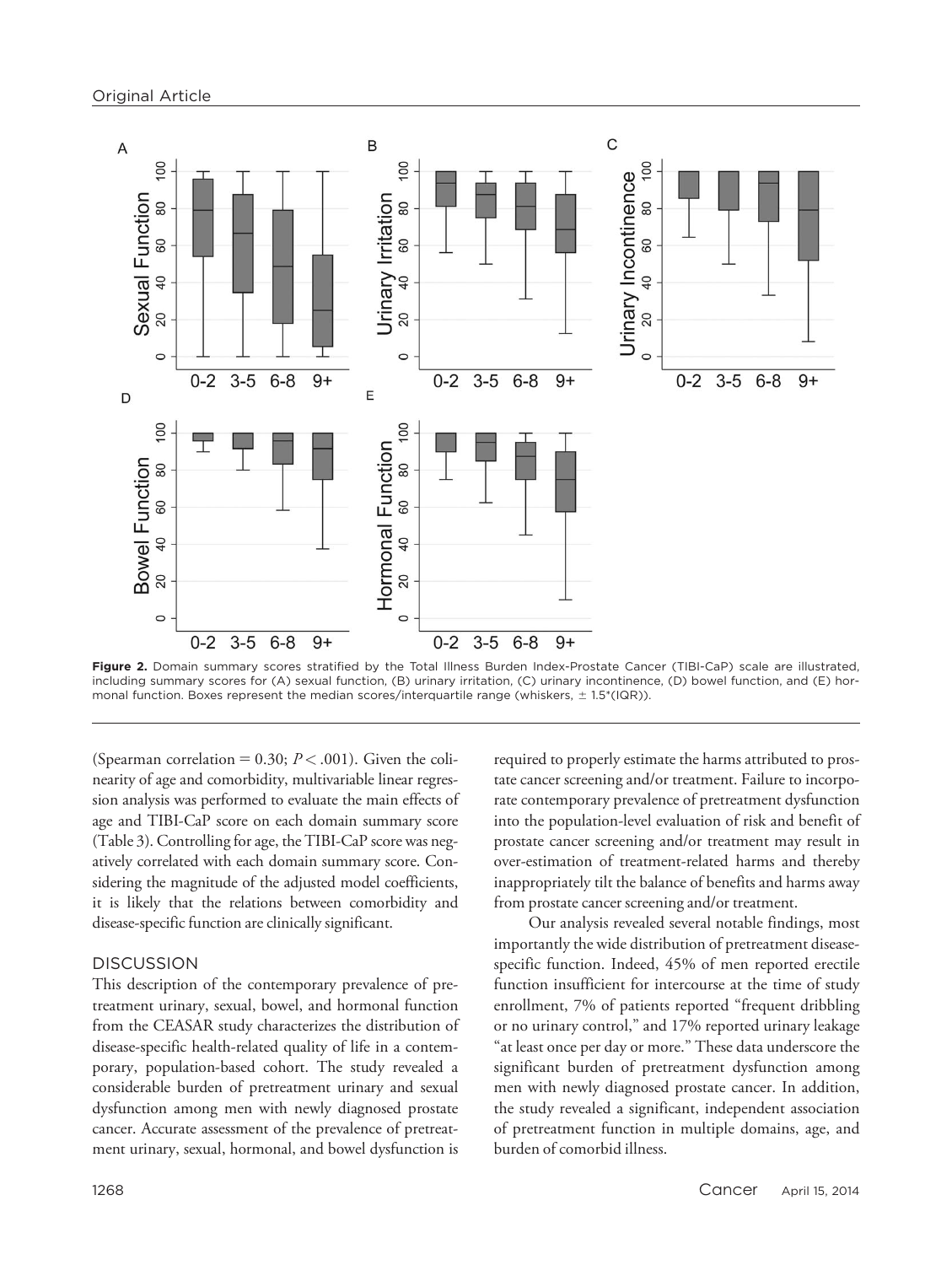| <b>Summary Score</b>   | Coefficient | $\overline{P}$ | 95% CI               |
|------------------------|-------------|----------------|----------------------|
| Sexual function        |             |                |                      |
| Age (continuous)       | $-1.24$     | < .001         | $-1.39$ to $-1.09$   |
| TIBI-CaP 3-5 (vs 0-2)  | $-5.95$     | < .001         | $-8.53$ to $-3.38$   |
| TIBI-CaP 6-8 (vs 0-2)  | $-14.74$    | $-.001$        | $-18.34$ to $-11.15$ |
| TIBI-CaP $9+$ (vs 0-2) | $-30.04$    | < .001         | $-36.07$ to $-24.00$ |
| Urinary irritation     |             |                |                      |
| Age (continuous)       | $-0.10$     | .037           | $-0.17$ to $-0.01$   |
| TIBI-CaP 3-5 (vs 0-2)  | $-3.63$     | < .001         | $-5.08$ to $-2.20$   |
| TIBI-CaP 6-8 (vs 0-2)  | $-8.88$     | < .001         | $-10.90$ to $-6.86$  |
| TIBI-CaP $9+$ (vs 0-2) | $-16.86$    | < .001         | $-20.30$ to $-13.42$ |
| Urinary incontinence   |             |                |                      |
| Age (continuous)       | $-0.09$     | .056           | $-0.19$ to 0.002     |
| TIBI-CaP 3-5 (vs 0-2)  | $-0.56$     | .516           | $-2.23$ to 1.12      |
| TIBI-CaP 6-8 (vs 0-2)  | $-4.95$     | < .001         | $-7.29$ to $-2.60$   |
| TIBI-CaP $9+$ (vs 0-2) | $-14.68$    | $-.001$        | $-18.63$ to $-10.73$ |
| Hormonal function      |             |                |                      |
| Age (continuous)       | 0.21        | $-.001$        | 0.14 to 0.28         |
| TIBI-CaP 3-5 (vs 0-2)  | $-4.19$     | < .001         | $-5.40$ to $-2.99$   |
| TIBI-CaP 6-8 (vs 0-2)  | $-11.22$    | < .001         | $-12.91$ to $-9.53$  |
| TIBI-CaP $9+$ (vs 0-2) | $-23.36$    | < .001         | $-26.21$ to $-20.50$ |
| <b>Bowel function</b>  |             |                |                      |
| Age (continuous)       | $-0.01$     | .678           | $-0.07$ to 0.48      |
| TIBI-CaP 3-5 (vs 0-2)  | $-1.57$     | .003           | $-2.63$ to $-0.52$   |
| TIBI-CaP 6-8 (vs 0-2)  | $-6.54$     | < .001         | $-8.01$ to $-5.07$   |
| TIBI-CaP $9+$ (vs 0-2) | $-11.38$    | $-.001$        | $-13.88$ to $-8.89$  |

TABLE 3. Multivariable Linear Regression Model of Baseline Summary Scores for Sexual Function, Urinary Irritation, Urinary Incontinence, Hormonal Function, and Bowel Function

Abbreviations: CI, confidence interval; TIBI-CaP, Total Illness Burden Index-Prostate Cancer.

The current study leveraged the timing of baseline survey administration to investigate the presence of differential function reporting among men who had and had not initiated treatment at the time of the baseline survey. It is noteworthy that men who self-identified as African American were less likely to have initiated treatment at the time of the baseline survey than men of other racial groups. After adjustment for relevant factors, we observed small but statistically significant differences in each of the functional domain summary scores between men who had and had not initiated treatment. In each domain, men who had initiated treatment reported lower pretreatment function than men who had not initiated treatment. However, the magnitude of these differences was uniformly small and was unlikely to achieve clinical significance.

The population prevalence of sexual dysfunction has been reported in numerous settings. Saigal et al, using data from the National Health and Nutrition Examination Survey (NHANES), reported that 4%, 17%, 22%, and 48% of all men ages 50 to 59 years, 60 to 69 years, 70 to 74 years, and  $\geq$ 75 years, respectively, were unable to achieve erection sufficient for intercourse.<sup>13</sup> The agespecific rates of erectile dysfunction in CEASAR were higher (26%, 46%, 60%, and 72%, respectively) than those reported in NHANES. However, both the instruments and the techniques used to elicit patient-reported sexual function were different between NHANES and CEASAR, and this may account for the observed differences. Furthermore, whereas NHANES participants were recruited from the general population, the CEASAR cohort included only men with newly diagnosed prostate cancer. Certainly, a new prostate cancer diagnosis may result in cancer anxiety that translates into acute change in sexual function; however, it is also possible that the higher observed prevalence of erectile dysfunction in CEASAR reflects changes in risk factors such as diabetes, hypertension, and obesity, or that reporting of male sexual dysfunction has increased because of shifting cultural norms.

Although ample data address the population prevalence of male sexual dysfunction, fewer data address the prevalence of male urinary incontinence. Markland et al, again using NHANES, observed that the overall risk of urinary incontinence was 14% in American men aged >20 years with time-dependent and race-dependent variation.<sup>19</sup> Litwin et al administered the University of California-Los Angeles Prostate Cancer Index to 268 elderly men without prostate cancer and observed that 6% reported severe urinary incontinence, defined as no urinary control or frequent leakage.<sup>20</sup> This finding is similar to the observed rate of pretreatment severe urinary incontinence in CEASAR (7%). Irritative lower urinary tract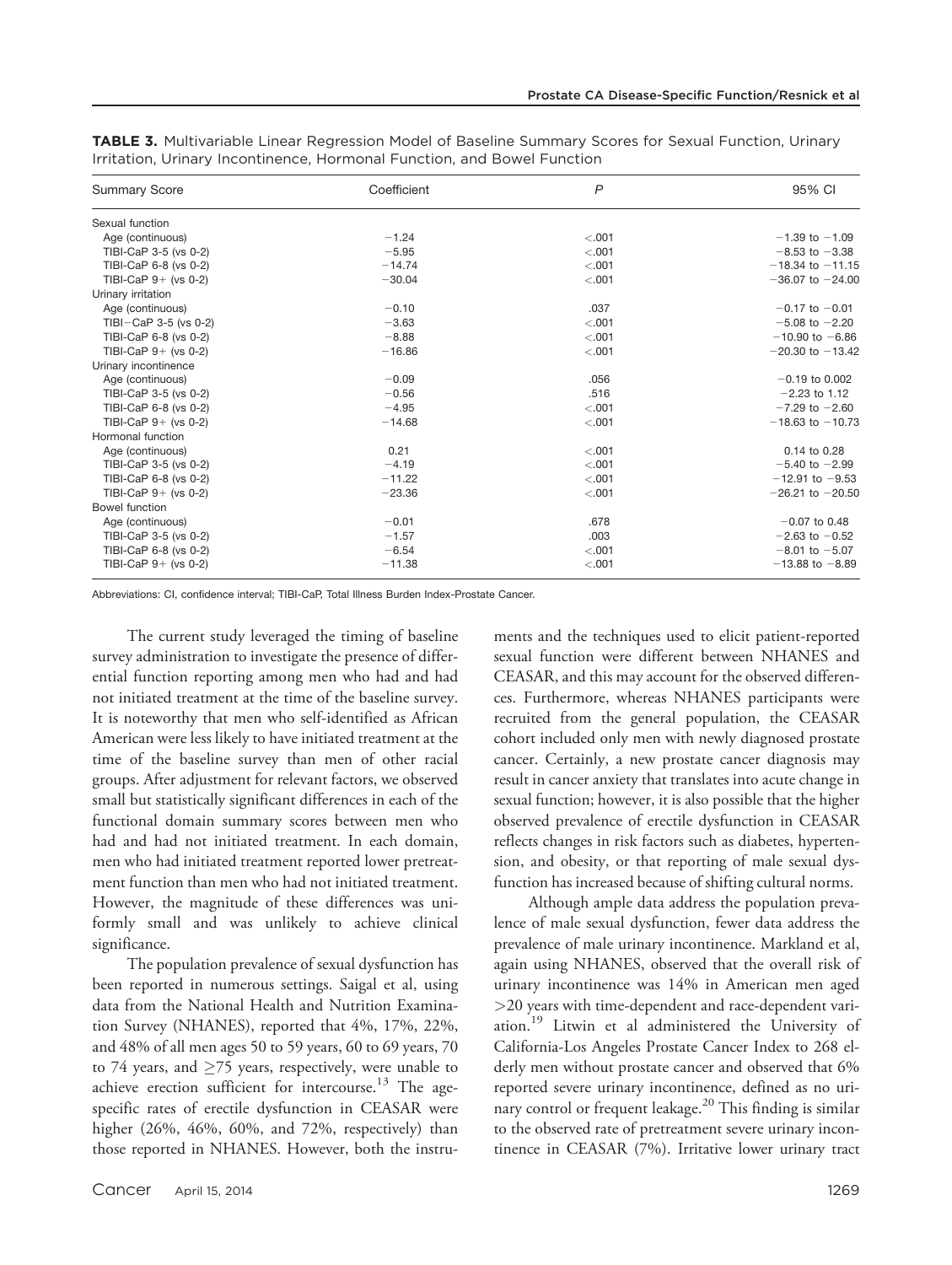symptoms (LUTS) are more common in the general population, with 22% of male participants aged  $\geq 40$  years reporting at least 1 symptom suggestive of LUTS in the 2000 to 2001 NHANES.<sup>21</sup> Similarly, 22% and 17% of CEASAR participants reported moderate-to-severe bother secondary to urinary frequency and weak urinary stream, respectively. Despite between-study differences, the similar findings in the pretreatment CEASAR cohort and the NHANES cohort suggest that there is less population-level variation in urinary symptoms than in sexual function.

The issue of timing of survey response with respect to treatment has important implications in populationbased quality-of-life research. Given the limitations in case ascertainment when conducting prospective data collection, the ability to measure baseline function before the initiation of cancer treatment remains a challenge. There is conflicting evidence surrounding the effect of recall on estimates of baseline function. Litwin and McGuigan observed that men with prostate cancer uniformly overestimated baseline function compared with data ascertained at the true baseline. $^{23}$  Fransson et al reported that men were more likely to underestimate baseline urinary and bowel function but to overestimate sexual function. $^{23}$ This is in contrast to our study, in which patients who were asked to recall their pretreatment function uniformly reported worse pretreatment function in each domain than those reporting pretreatment function at their true baseline. Legler et al performed a similar study in which men were asked to recall pretreatment urinary, sexual, and bowel function 6 months after treatment. The study demonstrated greater intraobserver agreement between pretreatment assessment and recall. Nonetheless, investigation of individual items revealed that men were more likely to overestimate their baseline function when asked about erectile function and urinary frequency.<sup>24</sup> Whether there are patient-specific or treatment-specific factors that impact either the direction or the magnitude of recall bias remains unknown. Despite the identification of statistical differences between patients who had and had not initiated prostate cancer treatment, the magnitude of these differences was uniformly small. This is an indicator that timing of the baseline survey completion, whether before or after treatment initiation, is unlikely to result in meaningful between-group differences.

Although high-quality randomized trials have demonstrated improvements in survival with definitive treatment in certain subgroups,<sup>25,26</sup> there remains appropriate concern and skepticism surrounding the balance of benefit and harm with prostate cancer screening and treatment. The risks of treatment, although considerable, must be considered in the context of a population with significant preexisting disease-specific dysfunction, rendering a smaller and smaller proportion of men with newly diagnosed prostate cancer "at risk" for treatment-related harms. However, significant gaps in knowledge remain surrounding the balance of benefits and harms of population-based prostate cancer screening and/or treatment. It remains unclear how these findings will translate into individual-level and population-level decision-making, particularly in the context of a limited-resource environment. Furthermore, as prostate cancer remains highly preference-sensitive, it will become increasingly important to systematically incorporate patient preferences into assessment of the adequacy and appropriateness of shared decision-making. Doing so, however, will be predicated on the development of simple point-of-care methods to ascertain patient preferences.

This study has several limitations that necessitate consideration. Comorbidity data were collected in the 6-month survey. Therefore, it is possible that a participant's burden of comorbid illness might have changed between the baseline and 6-month assessments. In addition, given the patientreported nature of the data in this analysis, the accuracy of treatment and comorbidity data is unknown. Nonetheless, given the contribution of the patient's own perception of his disease and/or treatment to pretreatment function, elaborating the relation(s) between patient-reported factors and health-related quality of life is essential. Finally, it remains a challenge to define the magnitude of difference in patientreported outcomes that constitutes clinically meaningful change. Approaches to determine the minimal important difference include the "within-patient" method, $27$  the "between-patient" method,<sup>28</sup> and the half standard deviation rule proposed by Norman and colleagues.<sup>29</sup> Regardless of the method chosen, it is essential to begin interpreting differences in patient-reported outcomes through the same lens that we use to determine clinical significance.

## **Conclusions**

Pretreatment sexual and urinary complaints are common among men with newly diagnosed prostate cancer, whereas baseline bowel and hormonal dysfunction is uncommon. Burden of comorbid illness is strongly associated with pretreatment sexual, urinary, bowel, and hormonal dysfunction; whereas meaningful age-related differences are evident in the sexual function and urinary irritation domains. Furthermore, in our contemporary cohort, the effect of differential timing of baseline survey completion with respect to the timing of treatment is small. These data may be used to redefine the population "at risk" for treatment-related functional declines.